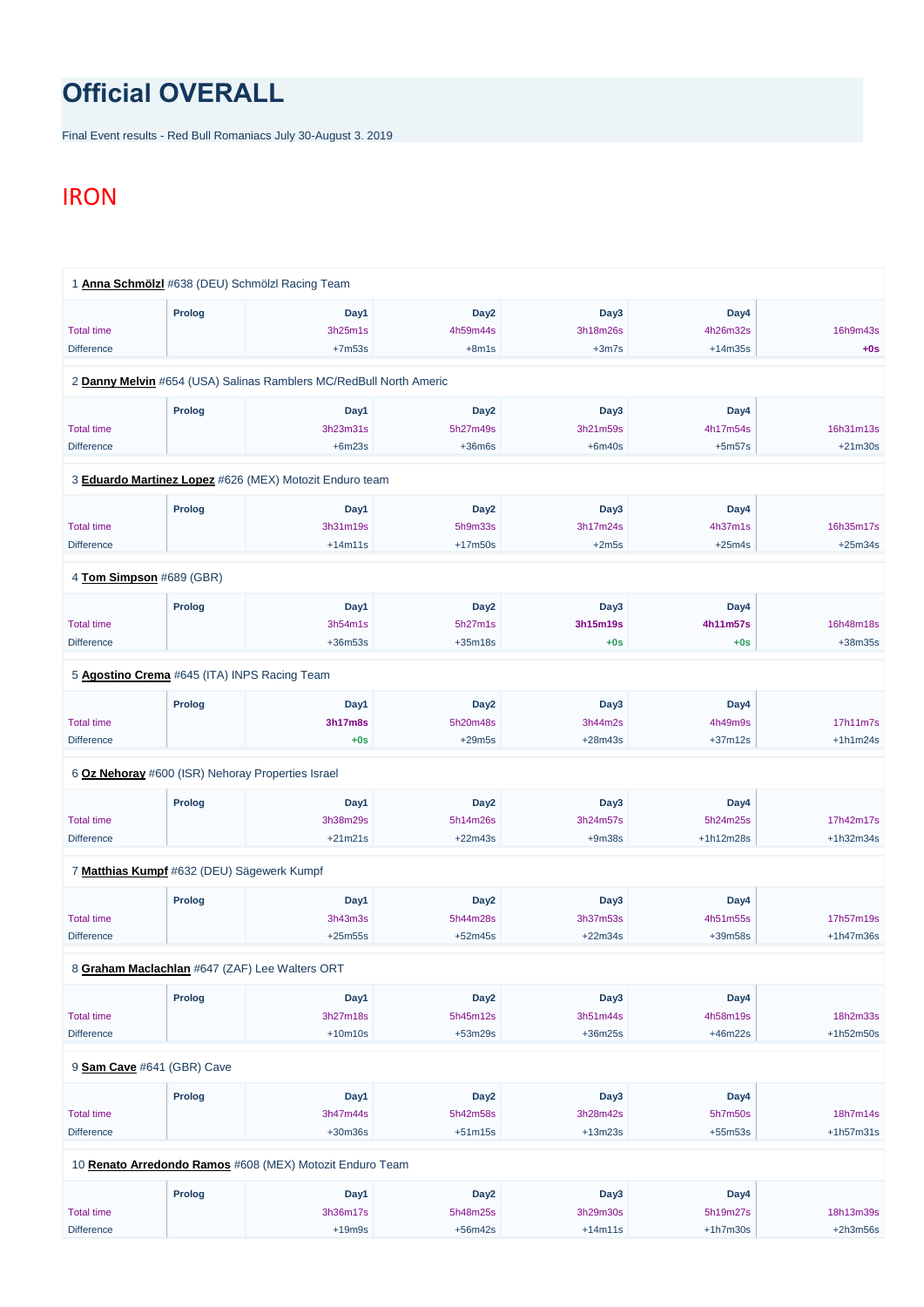|                          | 11 Sebastian Diemer #607 (DEU) Alpaca Racing      |                                                           |                  |           |            |             |
|--------------------------|---------------------------------------------------|-----------------------------------------------------------|------------------|-----------|------------|-------------|
|                          | <b>Prolog</b>                                     | Day1                                                      | Day <sub>2</sub> | Day3      | Day4       |             |
| <b>Total time</b>        |                                                   | 3h28m54s                                                  | 5h34m3s          | 3h36m26s  | 5h39m22s   | 18h18m45s   |
| <b>Difference</b>        |                                                   | $+11m46s$                                                 | +42m20s          | $+21m7s$  | +1h27m25s  | $+2h9m2s$   |
|                          |                                                   |                                                           |                  |           |            |             |
|                          | 12 Alois Bachleitner #693 (AUT) Mazda Bachleitner |                                                           |                  |           |            |             |
|                          | <b>Prolog</b>                                     | Day1                                                      | Day <sub>2</sub> | Day3      | Day4       |             |
| <b>Total time</b>        |                                                   | 3h41m43s                                                  | 5h47m45s         | 3h44m37s  | 5h20m27s   | 18h34m32s   |
| <b>Difference</b>        |                                                   | $+24m35s$                                                 | $+56m2s$         | $+29m18s$ | $+1h8m30s$ | $+2h24m49s$ |
| 13 Tony Walch #614 (NZL) |                                                   |                                                           |                  |           |            |             |
|                          | <b>Prolog</b>                                     | Day1                                                      | Day <sub>2</sub> | Day3      | Day4       |             |
| <b>Total time</b>        |                                                   | 3h36m5s                                                   | 5h37m58s         | 3h39m50s  | 5h42m57s   | 18h36m50s   |
| <b>Difference</b>        |                                                   | $+18m57s$                                                 | $+46m15s$        | $+24m31s$ | $+1h31m$   | $+2h27m7s$  |
|                          |                                                   |                                                           |                  |           |            |             |
|                          | 14 Craig Keyworth #694 (GBR) Adventure Tech       |                                                           |                  |           |            |             |
|                          | <b>Prolog</b>                                     | Day1                                                      | Day <sub>2</sub> | Day3      | Day4       |             |
| <b>Total time</b>        |                                                   | 3h30m41s                                                  | 5h57m18s         | 3h50m     | 5h34m23s   | 18h52m22s   |
| <b>Difference</b>        |                                                   | $+13m33s$                                                 | $+1h5m35s$       | $+34m41s$ | +1h22m26s  | +2h42m39s   |
|                          | 15 Philipp Von Bülow #695 (DEU) Alpaca Racing     |                                                           |                  |           |            |             |
|                          | <b>Prolog</b>                                     | Day1                                                      | Day <sub>2</sub> | Day3      | Day4       |             |
| <b>Total time</b>        |                                                   | 3h35m23s                                                  | 6h2m48s          | 3h39m39s  | 5h44m5s    | 19h1m55s    |
| <b>Difference</b>        |                                                   | $+18m15s$                                                 | $+1h11m5s$       | $+24m20s$ | $+1h32m8s$ | $+2h52m12s$ |
|                          | 16 <b>Vadim Tagirov</b> #682 (RUS) UktusMoto      |                                                           |                  |           |            |             |
|                          | <b>Prolog</b>                                     | Day1                                                      | Day <sub>2</sub> | Day3      | Day4       |             |
| <b>Total time</b>        |                                                   | 3h27m53s                                                  | 4h51m43s         | 4h54m48s  | 5h50m44s   | 19h5m8s     |
| <b>Difference</b>        |                                                   | $+10m45s$                                                 | $+0s$            | +1h39m29s | +1h38m47s  | +2h55m25s   |
|                          | 17 Armand Richard #679 () Xtrem enduro            |                                                           |                  |           |            |             |
|                          |                                                   |                                                           |                  |           |            |             |
|                          | <b>Prolog</b>                                     | Day1                                                      | Day <sub>2</sub> | Day3      | Day4       |             |
| <b>Total time</b>        |                                                   | 4h5m13s                                                   | 6h3m38s          | 3h45m29s  | 5h20m52s   | 19h15m12s   |
| <b>Difference</b>        |                                                   | $+48m5s$                                                  | +1h11m55s        | $+30m10s$ | $+1h8m55s$ | $+3h5m29s$  |
|                          | 18 Mark Lucas #606 (USA) TheMotodoc.com           |                                                           |                  |           |            |             |
|                          | <b>Prolog</b>                                     | Day1                                                      | Day <sub>2</sub> | Day3      | Day4       |             |
| <b>Total time</b>        |                                                   | 3h38m37s                                                  | 5h55m35s         | 3h46m38s  | 6h4m34s    | 19h25m24s   |
| <b>Difference</b>        |                                                   | $+21m29s$                                                 | $+1h3m52s$       | $+31m19s$ | +1h52m37s  | $+3h15m41s$ |
|                          |                                                   | 19 Branislav Rafaj #636 (SVK) Arubiana / Bingo Restaurant |                  |           |            |             |
|                          | <b>Prolog</b>                                     | Day1                                                      | Day <sub>2</sub> | Day3      | Day4       |             |
| <b>Total time</b>        |                                                   | 3h44m41s                                                  | 6h12m9s          | 4h1m22s   | 5h58m6s    | 19h56m18s   |
| <b>Difference</b>        |                                                   | $+27m33s$                                                 | +1h20m26s        | $+46m3s$  | $+1h46m9s$ | +3h46m35s   |
|                          |                                                   |                                                           |                  |           |            |             |

20 **[Mike Whitacker](https://www.redbullromaniacs.com/for-competitors/profile/?e=rbr2019&b=637)** #637 (GBR) Team Ldg Treston Uk

|                   | <b>Prolog</b> | Day1                                                      | Day <sub>2</sub> | Day3      | Day4        |             |
|-------------------|---------------|-----------------------------------------------------------|------------------|-----------|-------------|-------------|
| <b>Total time</b> |               | 3h51m28s                                                  | 6h25m23s         | 3h56m40s  | 5h47m48s    | 20h1m19s    |
| <b>Difference</b> |               | $+34m20s$                                                 | $+1h33m40s$      | $+41m21s$ | $+1h35m51s$ | $+3h51m36s$ |
|                   |               | 21 Rory Jones #651 (GBR) Lee Walters ORT /TRF Enduro Team |                  |           |             |             |
|                   | <b>Prolog</b> | Day1                                                      | Day <sub>2</sub> | Day3      | Day4        |             |
| <b>Total time</b> |               | 4h7m8s                                                    | 6h20m1s          | 4h9m9s    | 5h28m2s     | 20h4m20s    |
| <b>Difference</b> |               | $+50m$                                                    | $+1h28m18s$      | $+53m50s$ | $+1h16m5s$  | $+3h54m37s$ |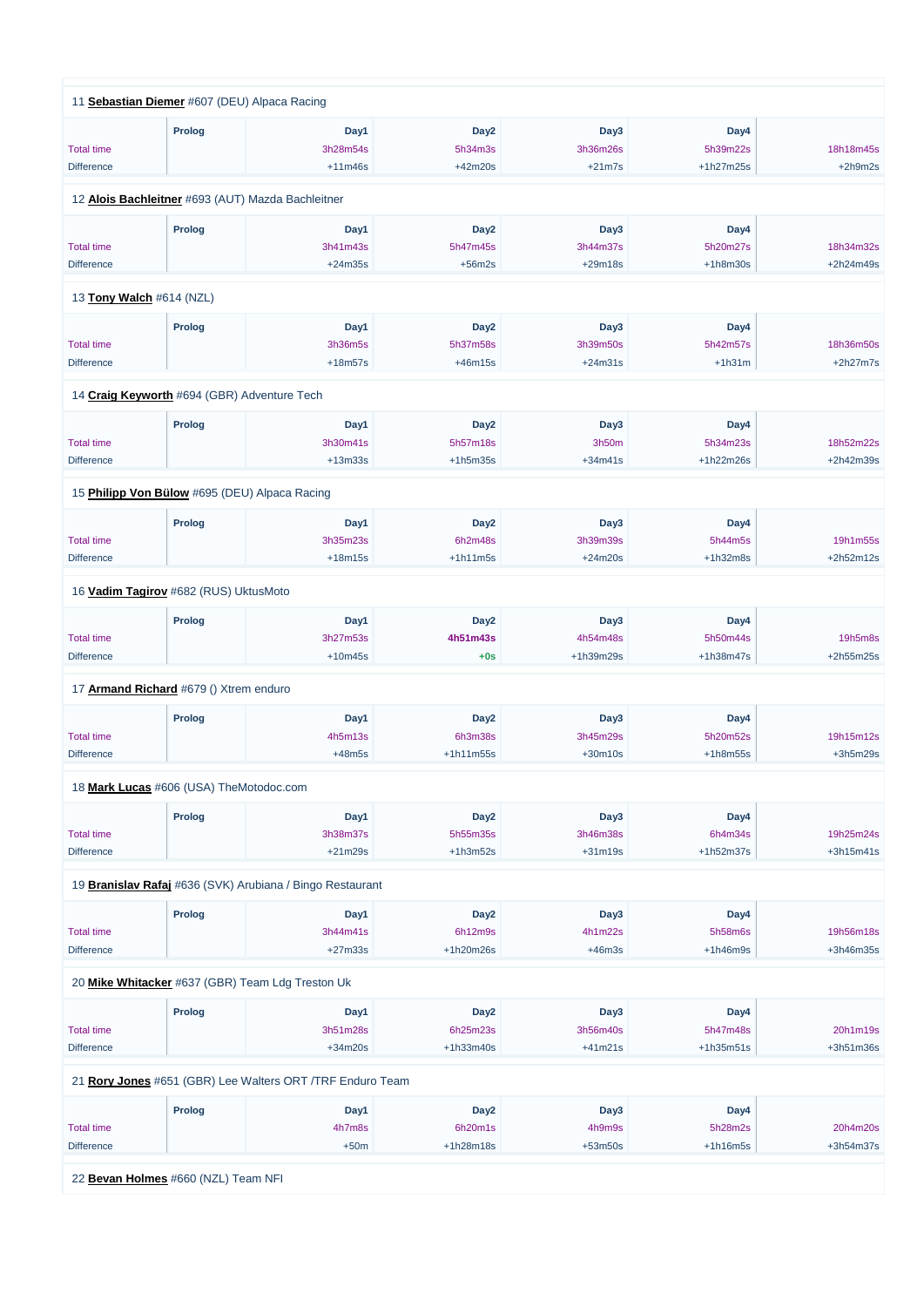|                                                | <b>Prolog</b> | Day1                                                 | Day <sub>2</sub> | Day3        | Day4        |            |
|------------------------------------------------|---------------|------------------------------------------------------|------------------|-------------|-------------|------------|
| <b>Total time</b>                              |               | 3h55m9s                                              | 5h55m27s         | 4h10m52s    | 6h4m52s     | 20h6m20s   |
| <b>Difference</b>                              |               | $+38m1s$                                             | $+1h3m44s$       | $+55m33s$   | +1h52m55s   | +3h56m37s  |
| 23 Pierluigi Clini #666 (BRA) Hard Team Brasil |               |                                                      |                  |             |             |            |
|                                                | <b>Prolog</b> | Day1                                                 | Day <sub>2</sub> | Day3        | Day4        |            |
| <b>Total time</b>                              |               | 3h48m2s                                              | 6h18m27s         | 4h1m25s     | 6h25m29s    | 20h33m23s  |
| <b>Difference</b>                              |               | $+30m54s$                                            | $+1h26m44s$      | $+46m6s$    | $+2h13m32s$ | +4h23m40s  |
|                                                |               |                                                      |                  |             |             |            |
|                                                |               | 24 Peter Urguhart #629 (GBR) Highgrove Construction  |                  |             |             |            |
|                                                | <b>Prolog</b> | Day1                                                 | Day <sub>2</sub> | Day3        | Day4        |            |
| <b>Total time</b>                              |               | 3h43m46s                                             | 6h12m16s         | 4h15m50s    | 6h35m50s    | 20h47m42s  |
| <b>Difference</b>                              |               | $+26m38s$                                            | +1h20m33s        | $+1h31s$    | +2h23m53s   | +4h37m59s  |
|                                                |               | 25 Robert Schmidt #709 (DEU) Racing Team Schmidt     |                  |             |             |            |
|                                                | <b>Prolog</b> | Day1                                                 | Day <sub>2</sub> | Day3        | Day4        |            |
| <b>Total time</b>                              |               | 4h14m44s                                             | 6h32m24s         | 4h16m48s    | 6h4m19s     | 21h8m15s   |
| <b>Difference</b>                              |               | $+57m36s$                                            | $+1h40m41s$      | $+1h1m29s$  | +1h52m22s   | +4h58m32s  |
|                                                |               |                                                      |                  |             |             |            |
|                                                |               | 26 Pavel Maltsev #658 (RUS) METEORIT ENDURO          |                  |             |             |            |
|                                                | <b>Prolog</b> | Day1                                                 | Day <sub>2</sub> | Day3        | Day4        |            |
| <b>Total time</b>                              |               | 3h50m49s                                             | 6h3m56s          | 4h8m43s     | 7h9m52s     | 21h13m20s  |
| <b>Difference</b>                              |               | $+33m41s$                                            | $+1h12m13s$      | $+53m24s$   | $+2h57m55s$ | $+5h3m37s$ |
| 27 Lee Walters #711 (GBR)                      |               |                                                      |                  |             |             |            |
|                                                | <b>Prolog</b> | Day1                                                 | Day <sub>2</sub> | Day3        | Day4        |            |
| <b>Total time</b>                              |               | 3h48m43s                                             | 6h6m34s          | 3h57m6s     | 7h25m40s    | 21h18m3s   |
| <b>Difference</b>                              |               | $+31m35s$                                            | $+1h14m51s$      | $+41m47s$   | +3h13m43s   | $+5h8m20s$ |
|                                                |               |                                                      |                  |             |             |            |
|                                                |               | 28 Raz Nehoray #675 (ISR) Nehoray Properties Israel  |                  |             |             |            |
|                                                | <b>Prolog</b> | Day1                                                 | Day <sub>2</sub> | Day3        | Day4        |            |
| <b>Total time</b>                              |               | 3h48m12s                                             | 6h12m36s         | 3h54m14s    | 7h26m41s    | 21h21m43s  |
| <b>Difference</b>                              |               | $+31m4s$                                             | +1h20m53s        | +38m55s     | +3h14m44s   | $+5h12m$   |
|                                                |               | 29 Peter Schmölzl #656 (DEU) Schmölzl Racing Team    |                  |             |             |            |
|                                                | <b>Prolog</b> | Day1                                                 | Day <sub>2</sub> | Day3        | Day4        |            |
| <b>Total time</b>                              |               | 4h13m13s                                             | 6h1m49s          | 4h9m33s     | 7h19m56s    | 21h44m31s  |
| <b>Difference</b>                              |               | $+56m5s$                                             | $+1h10m6s$       | $+54m14s$   | $+3h7m59s$  | +5h34m48s  |
|                                                |               |                                                      |                  |             |             |            |
| 30 Lee Hutsby #688 (GBR)                       |               |                                                      |                  |             |             |            |
|                                                | <b>Prolog</b> | Day1                                                 | Day <sub>2</sub> | Day3        | Day4        |            |
| <b>Total time</b>                              |               | 4h18m32s                                             | 6h23m8s          | 4h30m31s    | 7h22m31s    | 22h34m42s  |
| <b>Difference</b>                              |               | $+1h1m24s$                                           | $+1h31m25s$      | $+1h15m12s$ | +3h10m34s   | +6h24m59s  |
|                                                |               |                                                      |                  |             |             |            |
|                                                |               | 31 Isaac Garcia Ponce #627 (MEX) Motozit Enduro Team |                  |             |             |            |

| <b>Prolog</b> | Dav1 | Day <sub>2</sub> | Day3 | Dav4 |  |
|---------------|------|------------------|------|------|--|
|               |      |                  |      |      |  |

| <b>Total time</b> |                                            | 4h52m17s    | 7h35m3s          | 4h17m13s   | 6h26m34s    | 23h11m7s    |
|-------------------|--------------------------------------------|-------------|------------------|------------|-------------|-------------|
| <b>Difference</b> |                                            | $+1h35m9s$  | $+2h43m20s$      | $+1h1m54s$ | $+2h14m37s$ | $+7h1m24s$  |
|                   |                                            |             |                  |            |             |             |
|                   | 32 Ruben Rollon #619 (ESP) Motosur         |             |                  |            |             |             |
|                   | Prolog                                     | Day1        | Day <sub>2</sub> | Day3       | Day4        |             |
| <b>Total time</b> |                                            | 4h28m19s    | 7h38m14s         | 4h22m48s   | 6h52m8s     | 23h21m29s   |
| <b>Difference</b> |                                            | $+1h11m11s$ | $+2h46m31s$      | $+1h7m29s$ | $+2h40m11s$ | $+7h11m46s$ |
|                   | 33 Anthony Lefrancois #684 () Xtrem enduro |             |                  |            |             |             |
|                   | Prolog                                     | Day1        | Day <sub>2</sub> | Day3       | Day4        |             |
| <b>Total time</b> |                                            | 4h6m40s     | 6h2m56s          | 4h27s      | 11h5m3s     | 25h15m6s    |
| <b>Difference</b> |                                            | +49m32s     | $+1h11m13s$      | $+45m8s$   | $+6h53m6s$  | $+9h5m23s$  |
| AB4               |                                            |             |                  |            |             |             |
|                   |                                            |             |                  |            |             |             |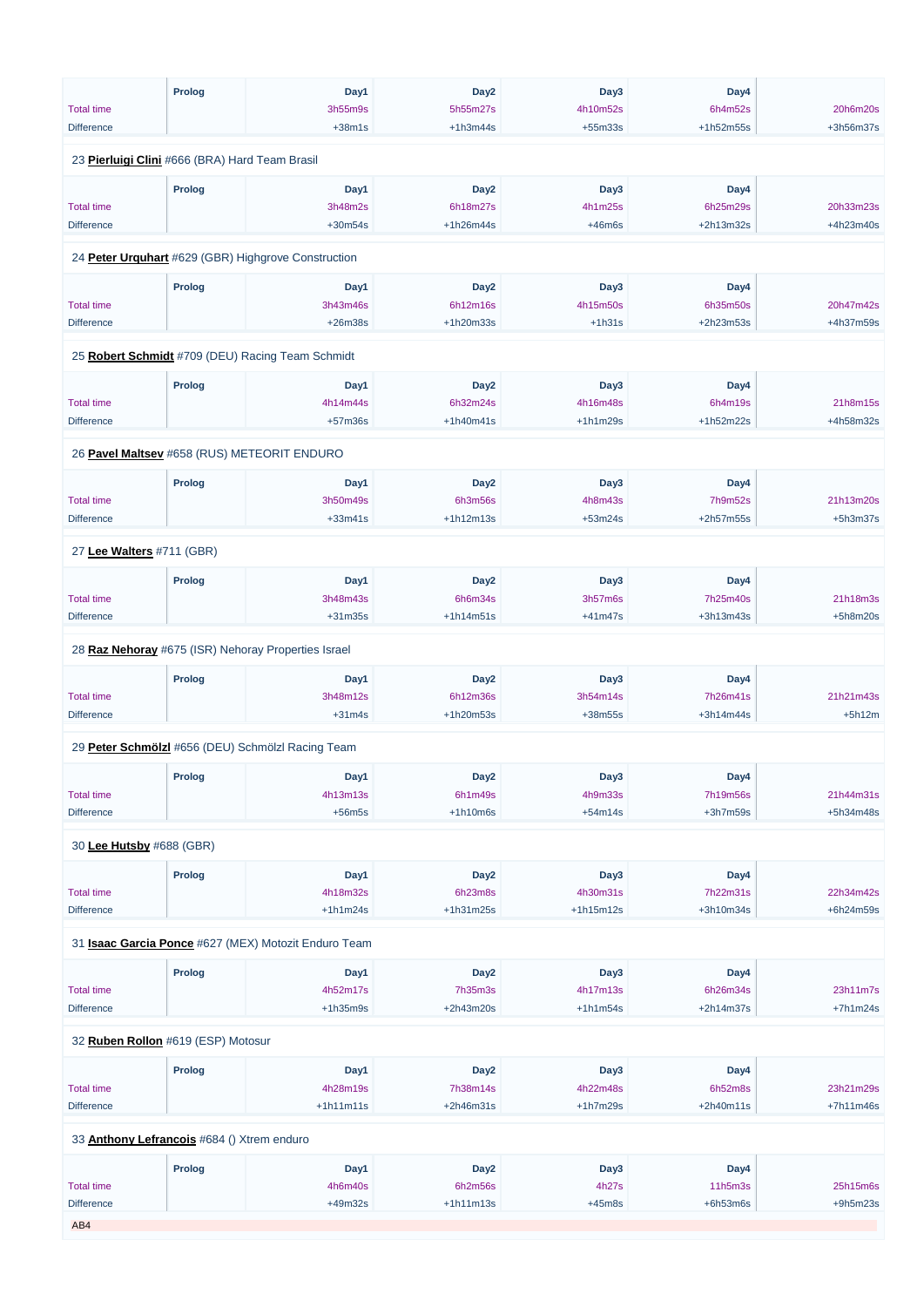| 34 Stefan Baer #657 (DEU)   |               |                                                                 |                  |                  |            |            |
|-----------------------------|---------------|-----------------------------------------------------------------|------------------|------------------|------------|------------|
|                             | <b>Prolog</b> | Day1                                                            | Day <sub>2</sub> | Day <sub>3</sub> | Day4       |            |
| <b>Total time</b>           |               | 3h41m3s                                                         | 6h42m22s         | 3h45m18s         | 12h11m30s  | 26h20m13s  |
| <b>Difference</b>           |               | $+23m55s$                                                       | +1h50m39s        | $+29m59s$        | +7h59m33s  | +10h10m30s |
|                             |               |                                                                 |                  |                  |            |            |
| AB4                         |               |                                                                 |                  |                  |            |            |
|                             |               | 35 Aaron Mcfadzen #661 (AUS) Peter Stevens Motorcycles          |                  |                  |            |            |
|                             | <b>Prolog</b> | Day1                                                            | Day <sub>2</sub> | Day <sub>3</sub> | Day4       |            |
| <b>Total time</b>           |               | 3h57m30s                                                        | 6h36m13s         | 4h26m9s          | 11h43m42s  | 26h43m34s  |
| <b>Difference</b>           |               | $+40m22s$                                                       | $+1h44m30s$      | $+1h10m50s$      | +7h31m45s  | +10h33m51s |
| AB4                         |               |                                                                 |                  |                  |            |            |
|                             |               |                                                                 |                  |                  |            |            |
|                             |               | 36 Hector Esteban Berra #623 (MEX) Motozit Enduro Team          |                  |                  |            |            |
|                             | Prolog        | Day1                                                            | Day <sub>2</sub> | Day3             | Day4       |            |
| <b>Total time</b>           |               | 4h26m38s                                                        | 6h7m55s          | 4h29m25s         | 12h34m33s  | 27h38m31s  |
| <b>Difference</b>           |               | $+1h9m30s$                                                      | $+1h16m12s$      | $+1h14m6s$       | +8h22m36s  | +11h28m48s |
| AB4                         |               |                                                                 |                  |                  |            |            |
|                             |               |                                                                 |                  |                  |            |            |
|                             |               | 37 Tomas Otto Portero Arfsten #686 (ESP) Team 200+              |                  |                  |            |            |
|                             | Prolog        | Day1                                                            | Day <sub>2</sub> | Day <sub>3</sub> | Day4       |            |
| <b>Total time</b>           |               | 4h17m48s                                                        | 13h24m40s        | 3h54m2s          | 7h22m39s   | 28h59m9s   |
| <b>Difference</b>           |               | $+1h40s$                                                        | +8h32m57s        | $+38m43s$        | +3h10m42s  | +12h49m26s |
|                             |               | 38 Moritz Müller #631 (DEU) Racing Event Technik                |                  |                  |            |            |
|                             | <b>Prolog</b> | Day1                                                            | Day <sub>2</sub> | Day3             | Day4       |            |
| <b>Total time</b>           |               | 4h7m48s                                                         | 6h28m2s          | 4h2m18s          | 14h27m39s  | 29h5m47s   |
| <b>Difference</b>           |               | $+50m40s$                                                       | +1h36m19s        | +46m59s          | +10h15m42s | +12h56m4s  |
| AB4                         |               |                                                                 |                  |                  |            |            |
|                             |               |                                                                 |                  |                  |            |            |
|                             |               | 39 Jose Javier De Castro Perez #643 (ESP) Metacrilatos Burgos   |                  |                  |            |            |
|                             | <b>Prolog</b> | Day1                                                            | Day <sub>2</sub> | Day3             | Day4       |            |
| <b>Total time</b>           |               | 3h56m12s                                                        | 8h49m39s         | 4h16m49s         | 12h30m21s  | 29h33m1s   |
| <b>Difference</b>           |               | $+39m4s$                                                        | +3h57m56s        | $+1h1m30s$       | +8h18m24s  | +13h23m18s |
| AB4                         |               |                                                                 |                  |                  |            |            |
|                             |               |                                                                 |                  |                  |            |            |
|                             |               | 40 <b>Alexander Büchl</b> #710 (DEU) Offroadzentrale Motorsport |                  |                  |            |            |
|                             | <b>Prolog</b> | Day1                                                            | Day <sub>2</sub> | Day <sub>3</sub> | Day4       |            |
| <b>Total time</b>           |               | 3h45m21s                                                        | 9h29s            | 4h5m37s          | 12h43m2s   | 29h34m29s  |
| <b>Difference</b>           |               | $+28m13s$                                                       | $+4h8m46s$       | $+50m18s$        | $+8h31m5s$ | +13h24m46s |
| AB4                         |               |                                                                 |                  |                  |            |            |
|                             |               |                                                                 |                  |                  |            |            |
| 41 Joanna Paluch #635 (POL) |               |                                                                 |                  |                  |            |            |

| Prolog<br>Dav4<br>Dav3<br>Dav2<br>Dav1 |  |
|----------------------------------------|--|
|                                        |  |

|               | 4h22m20s    | 8h46m19s                                                                            | 4h31m34s    |           | 29h52m22s  |
|---------------|-------------|-------------------------------------------------------------------------------------|-------------|-----------|------------|
|               | $+1h5m12s$  | $+3h54m36s$                                                                         | $+1h16m15s$ | $+8h12s$  | +13h42m39s |
|               |             |                                                                                     |             |           |            |
|               |             |                                                                                     |             |           |            |
|               |             |                                                                                     |             |           |            |
|               |             |                                                                                     |             |           |            |
| <b>Prolog</b> | Day1        | Day <sub>2</sub>                                                                    | Day3        | Day4      |            |
|               | 4h31m29s    | 9h5m44s                                                                             | 5h5m9s      | 12h38m9s  | 31h20m31s  |
|               | $+1h14m21s$ | $+4h14m1s$                                                                          | $+1h49m50s$ | +8h26m12s | +15h10m48s |
|               |             |                                                                                     |             |           |            |
|               |             |                                                                                     |             |           |            |
|               |             |                                                                                     |             |           |            |
|               |             |                                                                                     |             |           |            |
|               |             | 42 Torsten Schafft #671 (DEU) Greenduro<br>43 Pedro Quiros #707 (CRI) Paradygm Firm |             |           | 12h12m9s   |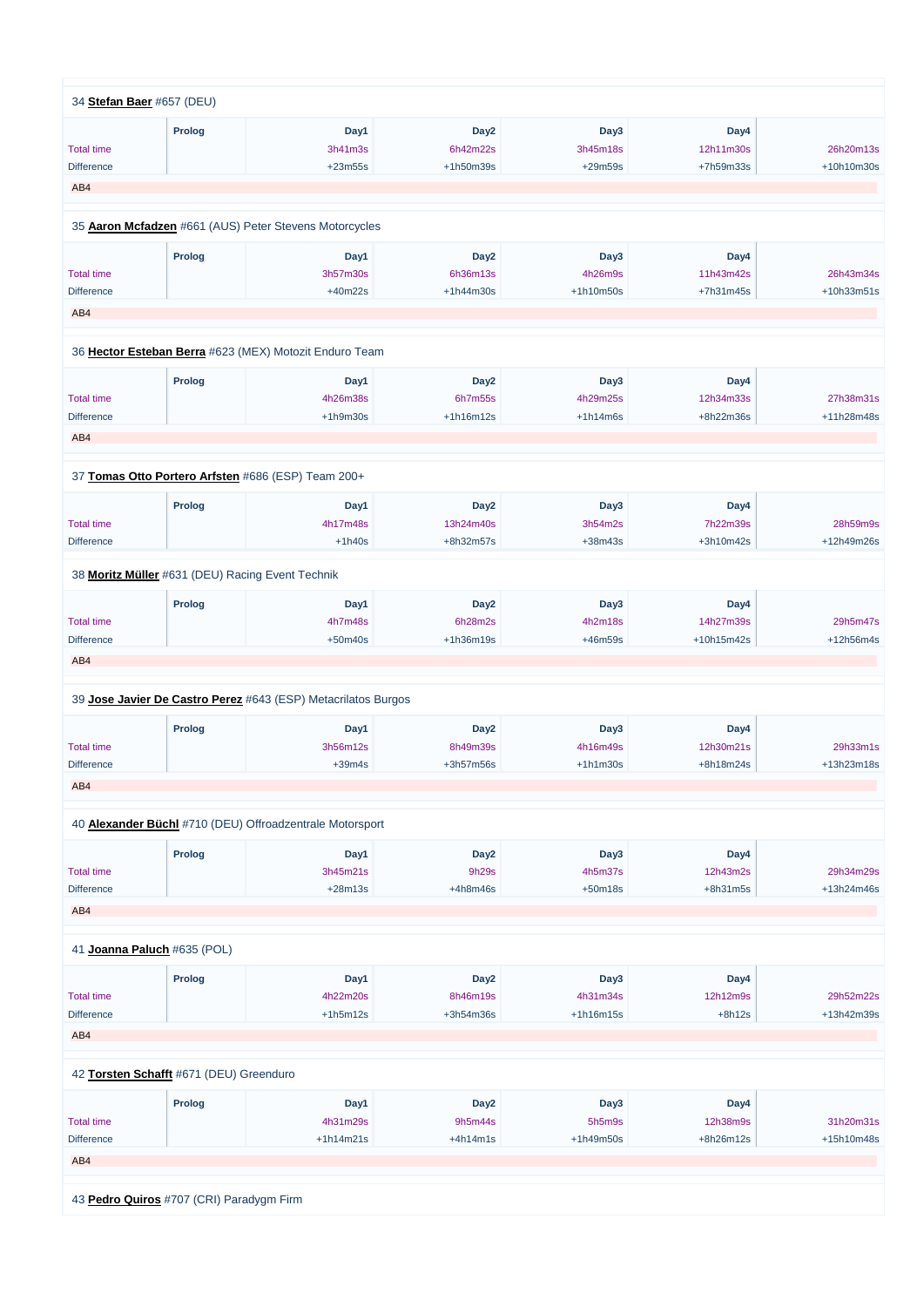|                   | <b>Prolog</b>                                | Day1       | Day <sub>2</sub> | Day3             | Day4        |            |
|-------------------|----------------------------------------------|------------|------------------|------------------|-------------|------------|
| <b>Total time</b> |                                              | 4h19m6s    | 11h21m19s        | 4h35m25s         | 11h40m10s   | 31h56m     |
| <b>Difference</b> |                                              | $+1h1m58s$ | +6h29m36s        | $+1h20m6s$       | +7h28m13s   | +15h46m17s |
| AB4               |                                              |            |                  |                  |             |            |
|                   |                                              |            |                  |                  |             |            |
|                   | 44 Alexander Serbinov #680 (RUS) INTAR       |            |                  |                  |             |            |
|                   | <b>Prolog</b>                                | Day1       | Day <sub>2</sub> | Day3             | Day4        |            |
| <b>Total time</b> |                                              | 4h2m39s    | 6h23m8s          | 14h36m55s        | 7h11m33s    | 32h14m15s  |
| <b>Difference</b> |                                              | $+45m31s$  | $+1h31m25s$      | +11h21m36s       | +2h59m36s   | +16h4m32s  |
| AB <sub>3</sub>   |                                              |            |                  |                  |             |            |
|                   | 45 Ernesto Cisneros #601 (MEX) Team Cisneros |            |                  |                  |             |            |
|                   |                                              |            |                  |                  |             |            |
|                   | <b>Prolog</b>                                | Day1       | Day <sub>2</sub> | Day3             | Day4        |            |
| <b>Total time</b> |                                              | 5h7m7s     | 11h17m1s         | 3h45m17s         | 12h49m23s   | 32h58m48s  |
| <b>Difference</b> |                                              | +1h49m59s  | +6h25m18s        | $+29m58s$        | +8h37m26s   | +16h49m5s  |
| AB4               |                                              |            |                  |                  |             |            |
|                   |                                              |            |                  |                  |             |            |
|                   | 46 Ulrich Kraemer #670 (DEU) Greenduro       |            |                  |                  |             |            |
|                   |                                              |            |                  |                  |             |            |
|                   | <b>Prolog</b>                                | Day1       | Day <sub>2</sub> | Day3             | Day4        |            |
| <b>Total time</b> |                                              | 4h33m4s    | 10h49m24s        | 5h4m17s          | 12h39m15s   | 33h6m      |
| <b>Difference</b> |                                              | +1h15m56s  | +5h57m41s        | +1h48m58s        | +8h27m18s   | +16h56m17s |
| AB4               |                                              |            |                  |                  |             |            |
|                   |                                              |            |                  |                  |             |            |
|                   | 47 Aldo Canale #644 (ITA) RPM GARANTIE       |            |                  |                  |             |            |
|                   | <b>Prolog</b>                                | Day1       | Day <sub>2</sub> | Day3             | Day4        |            |
| <b>Total time</b> |                                              | 4h20m13s   | 7h37m56s         | 5h6m24s          | 16h7m57s    | 33h12m30s  |
| <b>Difference</b> |                                              | $+1h3m5s$  | +2h46m13s        | $+1h51m5s$       | $+11h56m$   | +17h2m47s  |
| AB4               |                                              |            |                  |                  |             |            |
|                   |                                              |            |                  |                  |             |            |
|                   | 48 Domenic Dercole #700 (AUS) Domaniacs 2019 |            |                  |                  |             |            |
|                   | <b>Prolog</b>                                | Day1       | Day <sub>2</sub> | Day3             | Day4        |            |
| <b>Total time</b> |                                              | 4h57m47s   | 7h43m36s         | 5h24m52s         | 16h17m58s   | 34h24m13s  |
| <b>Difference</b> |                                              | +1h40m39s  | +2h51m53s        | $+2h9m33s$       | $+12h6m1s$  | +18h14m30s |
| AB4               |                                              |            |                  |                  |             |            |
|                   |                                              |            |                  |                  |             |            |
|                   | 49 Jobe Urguhart #708 (GBR)                  |            |                  |                  |             |            |
|                   | <b>Prolog</b>                                | Day1       | Day <sub>2</sub> | Day <sub>3</sub> | Day4        |            |
| <b>Total time</b> |                                              | 12h5m17s   | 10h59m9s         | 4h49m9s          | 7h29m19s    | 35h22m54s  |
| <b>Difference</b> |                                              | $+8h48m9s$ | $+6h7m26s$       | +1h33m50s        | $+3h17m22s$ | +19h13m11s |
|                   |                                              |            |                  |                  |             |            |
| AB1               |                                              |            |                  |                  |             |            |
|                   | 50 Andreas Nieder #613 (DEU) Nieder Racing   |            |                  |                  |             |            |
|                   |                                              |            |                  |                  |             |            |
|                   | <b>Prolog</b>                                | Day1       | Day <sub>2</sub> | Day3             | Day4        |            |

Total time

4h18m23s

8h56m35s

4h30m27s

19h55m

37h40m25s

| <b>Difference</b> |               | $+1h1m15s$                                          | $+4h4m52s$       | $+1h15m8s$  | $+15h43m3s$ | +21h30m42s   |
|-------------------|---------------|-----------------------------------------------------|------------------|-------------|-------------|--------------|
| AB4               |               |                                                     |                  |             |             |              |
|                   |               |                                                     |                  |             |             |              |
|                   |               | 51 Hart Victor #677 (SGP) Rocx Enduro Moto Maniacs  |                  |             |             |              |
|                   |               |                                                     |                  |             |             |              |
|                   | <b>Prolog</b> | Day1                                                | Day <sub>2</sub> | Day3        | Day4        |              |
| <b>Total time</b> |               | 4h31m14s                                            | 11h19m21s        | 5h35m34s    | 16h24m47s   | 37h50m56s    |
| <b>Difference</b> |               | $+1h14m6s$                                          | +6h27m38s        | $+2h20m15s$ | +12h12m50s  | $+21h41m13s$ |
| AB4               |               |                                                     |                  |             |             |              |
|                   |               |                                                     |                  |             |             |              |
|                   |               | 52 Diego Canales #610 (MEX) KTM Avándaro MotorSport |                  |             |             |              |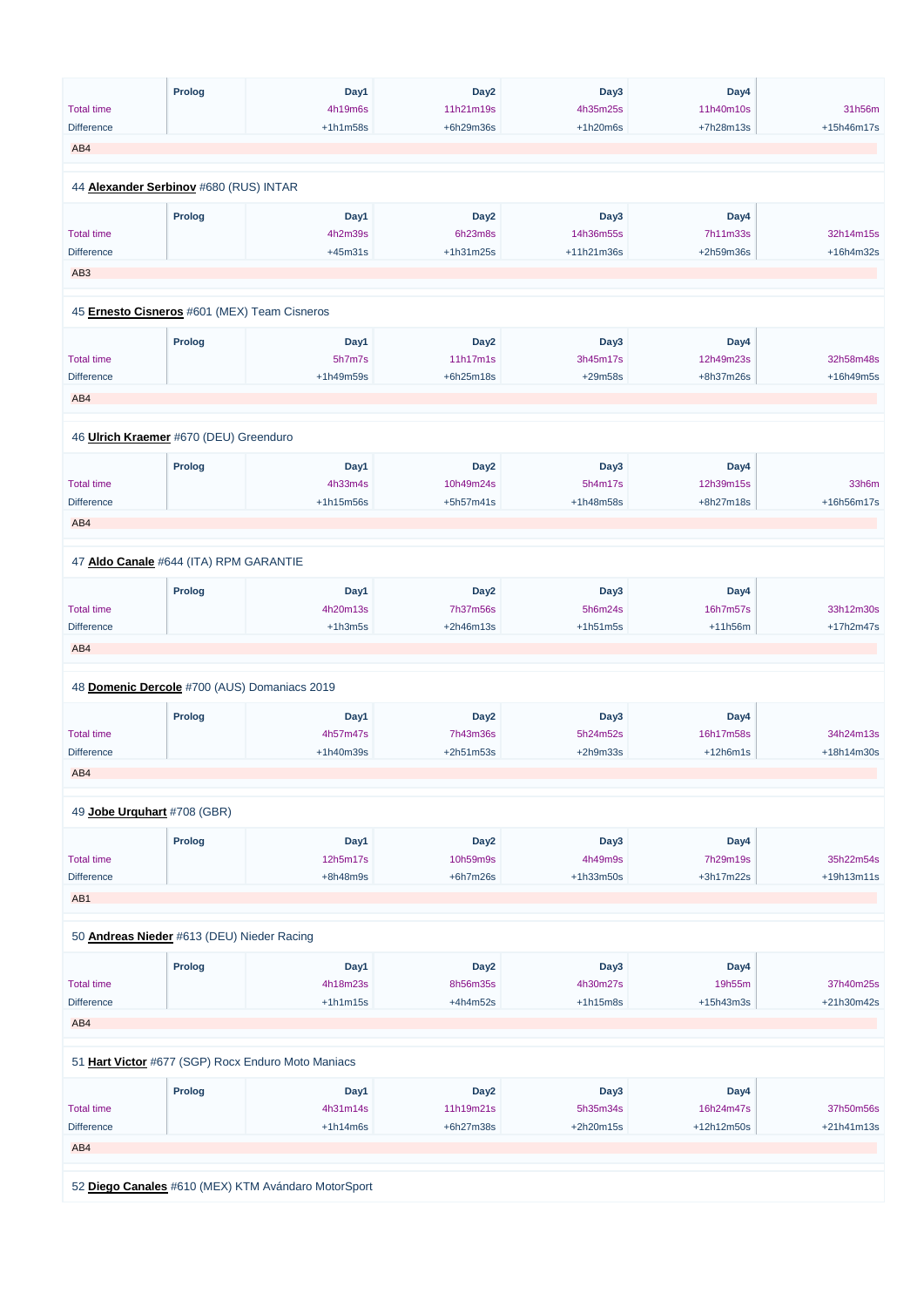|                          | <b>Prolog</b>                               | Day1                                                              | Day <sub>2</sub> | Day3       | Day4         |             |
|--------------------------|---------------------------------------------|-------------------------------------------------------------------|------------------|------------|--------------|-------------|
| <b>Total time</b>        |                                             | 4h21m54s                                                          | 16h7m51s         | 4h47m49s   | 12h44m1s     | 38h1m35s    |
| <b>Difference</b>        |                                             | $+1h4m46s$                                                        | +11h16m8s        | +1h32m30s  | $+8h32m4s$   | +21h51m52s  |
| AB4                      |                                             |                                                                   |                  |            |              |             |
|                          |                                             |                                                                   |                  |            |              |             |
|                          | 53 Rod Heald #669 (GBR) Heald Ltd           |                                                                   |                  |            |              |             |
|                          | <b>Prolog</b>                               | Day1                                                              | Day <sub>2</sub> | Day3       | Day4         |             |
| <b>Total time</b>        |                                             | 4h3m32s                                                           | 6h31m32s         | 20h40m     | <b>7h51s</b> | 38h15m55s   |
| <b>Difference</b>        |                                             | $+46m24s$                                                         | +1h39m49s        | +17h24m41s | +2h48m54s    | +22h6m12s   |
| AB <sub>3</sub>          |                                             |                                                                   |                  |            |              |             |
|                          |                                             |                                                                   |                  |            |              |             |
|                          | 54 David Khmiadashvili #697 (GEO) HUSKY.GE  |                                                                   |                  |            |              |             |
|                          | <b>Prolog</b>                               | Day1                                                              | Day <sub>2</sub> | Day3       | Day4         |             |
| <b>Total time</b>        |                                             | 5h15m14s                                                          | 14h39m           | 5h12m32s   | 15h56m58s    | 41h3m44s    |
| <b>Difference</b>        |                                             | $+1h58m6s$                                                        | +9h47m17s        | +1h57m13s  | $+11h45m1s$  | $+24h54m1s$ |
| AB4                      |                                             |                                                                   |                  |            |              |             |
|                          |                                             |                                                                   |                  |            |              |             |
|                          | 55 Andrew Steele #621 (GBR) lee walters ort |                                                                   |                  |            |              |             |
|                          | <b>Prolog</b>                               | Day1                                                              | Day <sub>2</sub> | Day3       | Day4         |             |
| <b>Total time</b>        |                                             | 5h38m28s                                                          | 15h3m10s         | 4h54m13s   | 15h43m28s    | 41h19m19s   |
| <b>Difference</b>        |                                             | +2h21m20s                                                         | +10h11m27s       | +1h38m54s  | +11h31m31s   | +25h9m36s   |
| AB4                      |                                             |                                                                   |                  |            |              |             |
|                          |                                             |                                                                   |                  |            |              |             |
|                          |                                             | 56 Martin Meck #676 (DEU) Team Enduro Koch / Enduro Schlauch      |                  |            |              |             |
|                          | <b>Prolog</b>                               | Day1                                                              | Day <sub>2</sub> | Day3       | Day4         |             |
| <b>Total time</b>        |                                             | 4h54m13s                                                          | 11h13m41s        | 5h44m25s   | 19h55m       | 41h47m19s   |
| <b>Difference</b>        |                                             | $+1h37m5s$                                                        | +6h21m58s        | $+2h29m6s$ | $+15h43m3s$  | +25h37m36s  |
| AB4                      |                                             |                                                                   |                  |            |              |             |
|                          |                                             | 57 Christian Schunke #674 (DEU) Ralley Racing Team Scheer/KTM Rau |                  |            |              |             |
|                          |                                             |                                                                   |                  |            |              |             |
|                          | <b>Prolog</b>                               | Day1                                                              | Day <sub>2</sub> | Day3       | Day4         | 41h48m41s   |
| <b>Total time</b>        |                                             | 4h53m9s                                                           | 11h14m45s        | 5h45m47s   | 19h55m       |             |
| <b>Difference</b><br>AB4 |                                             | $+1h36m1s$                                                        | $+6h23m2s$       | +2h30m28s  | $+15h43m3s$  | +25h38m58s  |
|                          |                                             |                                                                   |                  |            |              |             |
|                          | 58 Leni Binder #624 (ROU) RedRoo Adventures |                                                                   |                  |            |              |             |
|                          | <b>Prolog</b>                               | Day1                                                              | Day <sub>2</sub> | Day3       | Day4         |             |
| <b>Total time</b>        |                                             | 5h15m10s                                                          | 14h59m39s        | 5h26m2s    | 16h12m21s    | 41h53m12s   |
| <b>Difference</b>        |                                             | $+1h58m2s$                                                        | +10h7m56s        | +2h10m43s  | $+12h24s$    | +25h43m29s  |
| AB4                      |                                             |                                                                   |                  |            |              |             |
|                          |                                             |                                                                   |                  |            |              |             |
|                          | 59 Dominic Coleman #605 (GBR) Eurotek KTM   |                                                                   |                  |            |              |             |
|                          | <b>Prolog</b>                               | Day1                                                              | Day <sub>2</sub> | Day3       | Day4         |             |
| Total time               |                                             | 5h22m40s                                                          | 14h52m22s        | 5h23m52s   | 16h34m43s    | 42h13m37s   |

5h23m52s

| <b>Total time</b>                               |               | 5h22m40s    | 14h52m22s        | 5h23m52s   | 16h34m43s   | 42h13m37s   |
|-------------------------------------------------|---------------|-------------|------------------|------------|-------------|-------------|
| <b>Difference</b>                               |               | $+2h5m32s$  | $+10h39s$        | $+2h8m33s$ | +12h22m46s  | $+26h3m54s$ |
| AB4                                             |               |             |                  |            |             |             |
|                                                 |               |             |                  |            |             |             |
|                                                 |               |             |                  |            |             |             |
| 60 Robert Ballard #640 (GBR) Prestige Worldwide |               |             |                  |            |             |             |
|                                                 |               |             |                  |            |             |             |
|                                                 | <b>Prolog</b> | Day1        | Day <sub>2</sub> | Day3       | Day4        |             |
| <b>Total time</b>                               |               | 4h54m       | 15h56m46s        | 5h18m43s   | 16h6m1s     | 42h15m30s   |
| <b>Difference</b>                               |               | $+1h36m52s$ | $+11h5m3s$       | $+2h3m24s$ | $+11h54m4s$ | $+26h5m47s$ |
| AB4                                             |               |             |                  |            |             |             |
|                                                 |               |             |                  |            |             |             |
|                                                 |               |             |                  |            |             |             |
| 61 Stephan Helm #703 (DEU) Reifen Helm          |               |             |                  |            |             |             |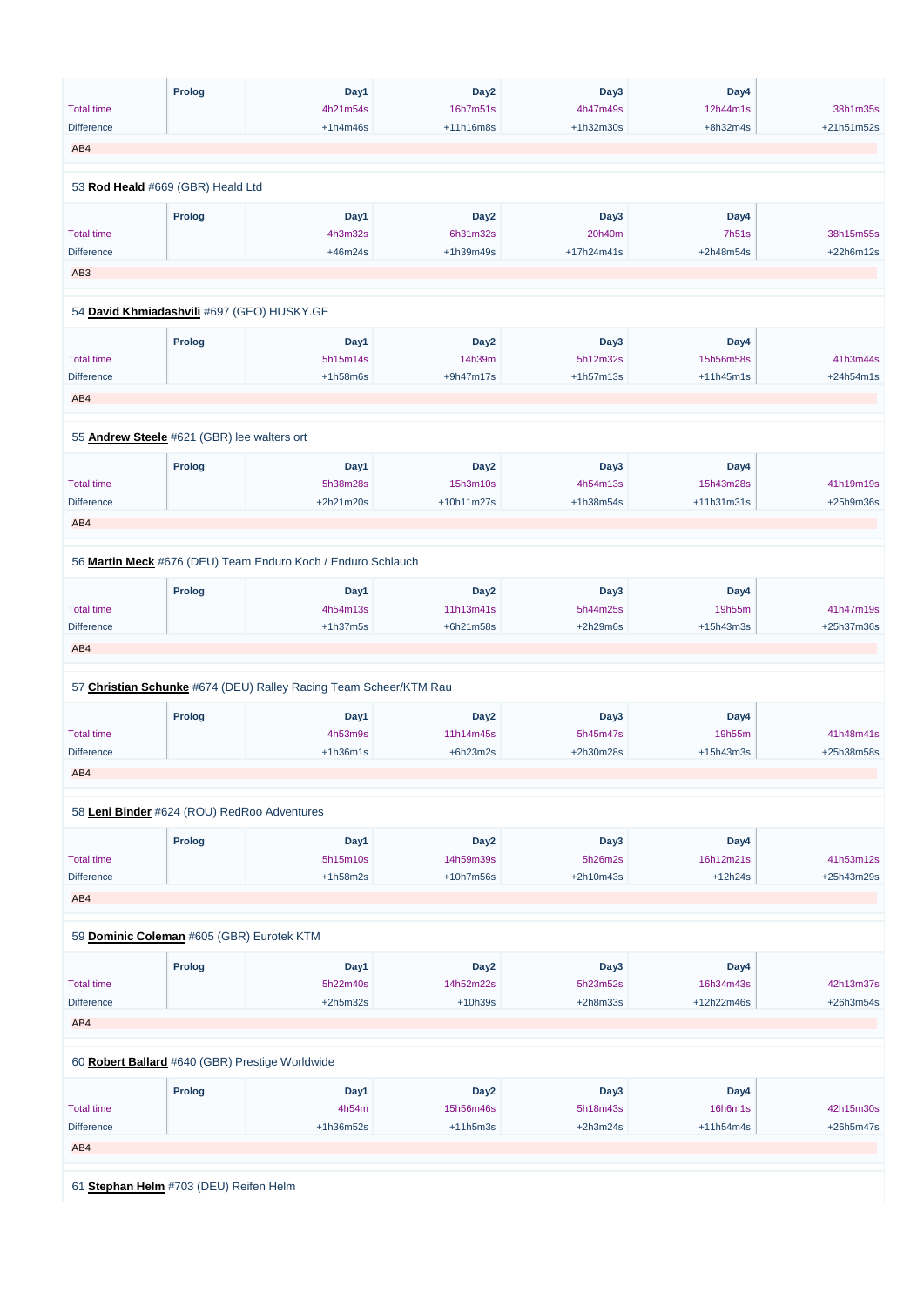|                                           | <b>Prolog</b> | Day1                                                     | Day <sub>2</sub>              | Day3                   | Day4        |                         |
|-------------------------------------------|---------------|----------------------------------------------------------|-------------------------------|------------------------|-------------|-------------------------|
| <b>Total time</b>                         |               | 5h39m40s                                                 | 16h16m2s                      | 5h23m41s               | 16h38m55s   | 43h58m18s               |
| <b>Difference</b>                         |               | +2h22m32s                                                | +11h24m19s                    | $+2h8m22s$             | +12h26m58s  | +27h48m35s              |
| AB4                                       |               |                                                          |                               |                        |             |                         |
|                                           |               |                                                          |                               |                        |             |                         |
|                                           |               | 62 Götz Jaeger #655 (DEU) Dignition Racing Team          |                               |                        |             |                         |
|                                           | <b>Prolog</b> | Day1                                                     | Day <sub>2</sub>              | Day <sub>3</sub>       | Day4        |                         |
| <b>Total time</b>                         |               | 4h26m13s                                                 | 16h9m30s                      | 5h1m18s                | 19h37s      | 44h37m38s               |
| <b>Difference</b>                         |               | $+1h9m5s$                                                | +11h17m47s                    | +1h45m59s              | +14h48m40s  | +28h27m55s              |
| AB4                                       |               |                                                          |                               |                        |             |                         |
|                                           |               |                                                          |                               |                        |             |                         |
| 63 Brenden Murphy #664 (AUS) 3M Flatty    |               |                                                          |                               |                        |             |                         |
|                                           | <b>Prolog</b> | Day1                                                     | Day <sub>2</sub>              | Day3                   | Day4        |                         |
| <b>Total time</b>                         |               | 5h28m51s                                                 | 15h2m57s                      | 5h39m28s               | 18h46m49s   | 44h58m5s                |
| <b>Difference</b>                         |               | $+2h11m43s$                                              | +10h11m14s                    | $+2h24m9s$             | +14h34m52s  | +28h48m22s              |
| AB4                                       |               |                                                          |                               |                        |             |                         |
|                                           |               |                                                          |                               |                        |             |                         |
| 64 Joshua Devine #690 (AUS) JDR-SPAX-MRW  |               |                                                          |                               |                        |             |                         |
|                                           |               |                                                          |                               |                        |             |                         |
| <b>Total time</b>                         | <b>Prolog</b> | Day1                                                     | Day <sub>2</sub><br>16h19m18s | Day <sub>3</sub>       | Day4        |                         |
| <b>Difference</b>                         |               | 5h9m28s<br>$+1h52m20s$                                   | +11h27m35s                    | 5h41m28s<br>$+2h26m9s$ | 18h29m58s   | 45h40m12s<br>+29h30m29s |
|                                           |               |                                                          |                               |                        | $+14h18m1s$ |                         |
| AB4                                       |               |                                                          |                               |                        |             |                         |
|                                           |               |                                                          |                               |                        |             |                         |
|                                           |               | 65 Geir Ove Tjensli Foss #685 (NOR) Team Askim MC Norway |                               |                        |             |                         |
|                                           | <b>Prolog</b> | Day1                                                     | Day <sub>2</sub>              | Day <sub>3</sub>       | Day4        |                         |
| <b>Total time</b>                         |               | 5h39m25s                                                 | 16h6m46s                      | 5h36m46s               | 19h55m      | 47h17m57s               |
| <b>Difference</b>                         |               | $+2h22m17s$                                              | +11h15m3s                     | $+2h21m27s$            | +15h43m3s   | +31h8m14s               |
| AB4                                       |               |                                                          |                               |                        |             |                         |
|                                           |               |                                                          |                               |                        |             |                         |
| 66 Robert Mercer #692 (USA)               |               |                                                          |                               |                        |             |                         |
|                                           | <b>Prolog</b> | Day1                                                     | Day <sub>2</sub>              | Day <sub>3</sub>       | Day4        |                         |
| <b>Total time</b>                         |               | 4h21m33s                                                 | 11h3m31s                      | 4h56m25s               | 16h32m54s   | 36h54m23s               |
| <b>Difference</b>                         |               | $+1h4m25s$                                               | $+6h11m48s$                   | $+1h41m6s$             | +12h20m57s  | +20h44m40s              |
| DSQ: AB2 AB4                              |               |                                                          |                               |                        |             |                         |
|                                           |               |                                                          |                               |                        |             |                         |
|                                           |               | 67 Markus Stebler #681 (CHE) Enduro Team Maroc.ch        |                               |                        |             |                         |
|                                           | <b>Prolog</b> | Day1                                                     | Day <sub>2</sub>              | Day <sub>3</sub>       | Day4        |                         |
| <b>Total time</b>                         |               | 4h50m58s                                                 | 9h10m32s                      | 15h29m43s              | 9h35m45s    | 39h6m58s                |
| <b>Difference</b>                         |               | +1h33m50s                                                | +4h18m49s                     | +12h14m24s             | +5h23m48s   | +22h57m15s              |
| DSQ: AB3 AB4                              |               |                                                          |                               |                        |             |                         |
|                                           |               |                                                          |                               |                        |             |                         |
| 68 Aaron Panozza #652 (AUS) Aaron Panozza |               |                                                          |                               |                        |             |                         |
|                                           | <b>Prolog</b> | Day1                                                     | Day <sub>2</sub>              | Day3                   | Day4        |                         |
|                                           |               |                                                          |                               |                        |             |                         |

Total time

4h13m17s

8h41m38s

6h27m39s

19h55m

39h17m34s

| <b>Difference</b> |                                                     | $+56m9s$                                                             | $+3h49m55s$      | $+3h12m20s$ | $+15h43m3s$  | $+23h7m51s$  |  |
|-------------------|-----------------------------------------------------|----------------------------------------------------------------------|------------------|-------------|--------------|--------------|--|
| DSQ: AB3 AB4      |                                                     |                                                                      |                  |             |              |              |  |
|                   |                                                     |                                                                      |                  |             |              |              |  |
|                   |                                                     | 69 Scott Roberts #633 (GBR) Ks vehicle solutions Itd /Lee Walters Or |                  |             |              |              |  |
|                   |                                                     |                                                                      |                  |             |              |              |  |
|                   | <b>Prolog</b>                                       | Day1                                                                 | Day <sub>2</sub> | Day3        | Day4         |              |  |
| <b>Total time</b> |                                                     | 5h4m28s                                                              | 11h18m50s        | 6h26m22s    | 16h41m38s    | 39h31m18s    |  |
| <b>Difference</b> |                                                     | $+1h47m20s$                                                          | $+6h27m7s$       | $+3h11m3s$  | $+12h29m41s$ | $+23h21m35s$ |  |
| DSQ: AB3 AB4      |                                                     |                                                                      |                  |             |              |              |  |
|                   |                                                     |                                                                      |                  |             |              |              |  |
|                   | 70 Jakob Dessecker #702 (DEU) Dignition Racing Team |                                                                      |                  |             |              |              |  |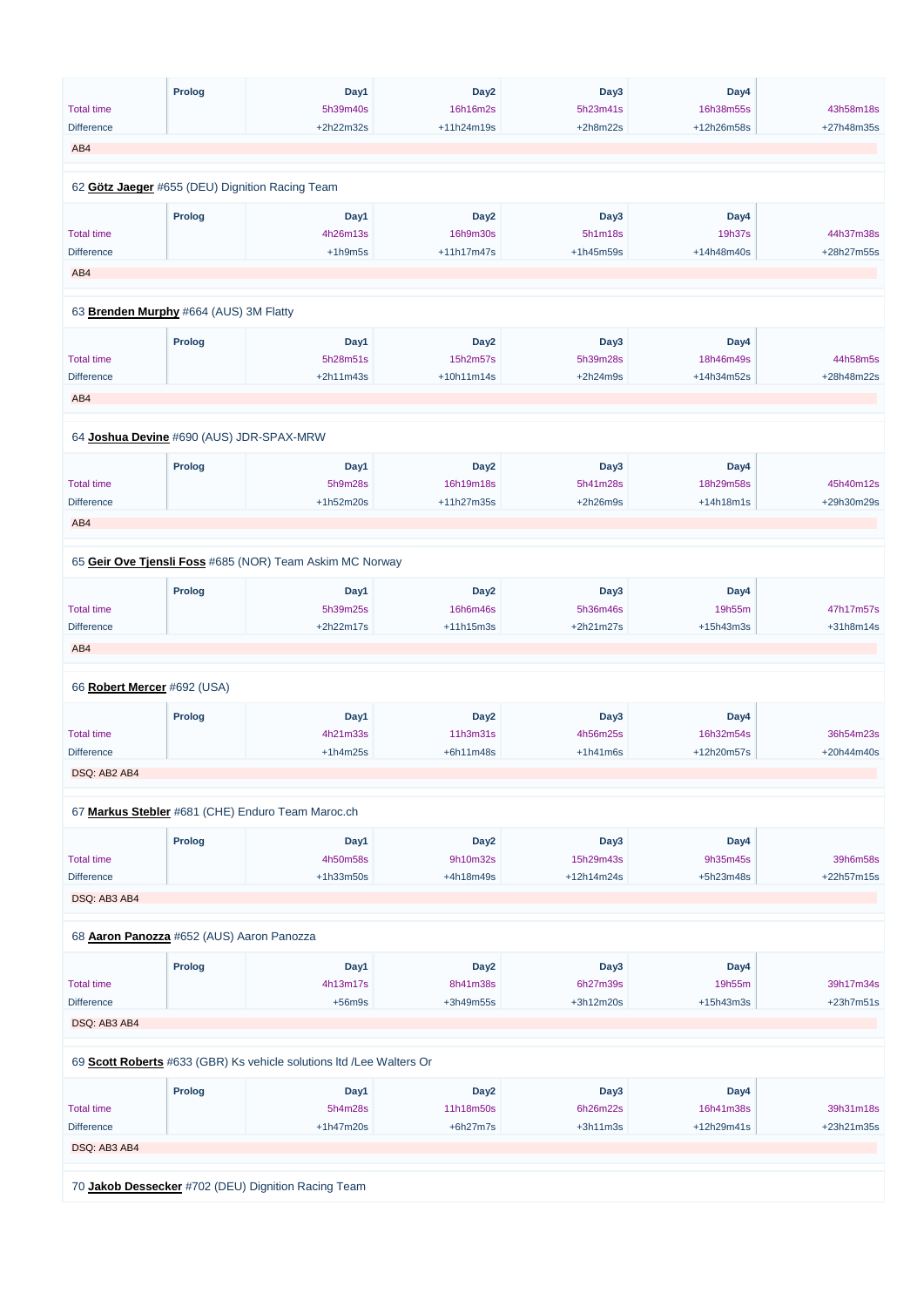|                   | <b>Prolog</b>                                          | Day1       | Day <sub>2</sub> | Day <sub>3</sub> | Day4        |            |
|-------------------|--------------------------------------------------------|------------|------------------|------------------|-------------|------------|
| <b>Total time</b> |                                                        | 4h25m24s   | 7h13m            | 20h40m           | 9h37m6s     | 41h55m30s  |
| <b>Difference</b> |                                                        | $+1h8m16s$ | +2h21m17s        | +17h24m41s       | $+5h25m9s$  | +25h45m47s |
| DSQ: AB3 AB4      |                                                        |            |                  |                  |             |            |
|                   |                                                        |            |                  |                  |             |            |
|                   | 71 Chris Macauley #705 (GBR)                           |            |                  |                  |             |            |
|                   | <b>Prolog</b>                                          | Day1       | Day <sub>2</sub> | Day <sub>3</sub> | Day4        |            |
| <b>Total time</b> |                                                        | 4h34m47s   | 11h17m4s         | 6h17m58s         | 19h55m      | 42h4m49s   |
| <b>Difference</b> |                                                        | +1h17m39s  | +6h25m21s        | $+3h2m39s$       | +15h43m3s   | +25h55m6s  |
| DSQ: AB3 AB4      |                                                        |            |                  |                  |             |            |
|                   | 72 Elias Polos Fayad #604 (MEX) Motoclub Alpina Mexico |            |                  |                  |             |            |
|                   |                                                        |            |                  |                  |             |            |
|                   | <b>Prolog</b>                                          | Day1       | Day <sub>2</sub> | Day <sub>3</sub> | Day4        |            |
| <b>Total time</b> |                                                        | 4h24m18s   | 9h11m51s         | 15h38m31s        | 16h46m32s   | 46h1m12s   |
| <b>Difference</b> |                                                        | $+1h7m10s$ | +4h20m8s         | +12h23m12s       | +12h34m35s  | +29h51m29s |
| DSQ: AB3 AB4      |                                                        |            |                  |                  |             |            |
|                   |                                                        |            |                  |                  |             |            |
|                   | 73 Tony Cave #650 (GBR) Cave                           |            |                  |                  |             |            |
|                   | <b>Prolog</b>                                          | Day1       | Day <sub>2</sub> | Day <sub>3</sub> | Day4        |            |
| <b>Total time</b> |                                                        | 4h55m15s   | 9h14m27s         | 13h48m18s        | 19h55m      | 47h53m     |
| <b>Difference</b> |                                                        | $+1h38m7s$ | +4h22m44s        | +10h32m59s       | +15h43m3s   | +31h43m17s |
| DSQ: AB3 AB4      |                                                        |            |                  |                  |             |            |
|                   |                                                        |            |                  |                  |             |            |
|                   | 74 Victor Otalora #648 (MEX) Team Cisneros             |            |                  |                  |             |            |
|                   | <b>Prolog</b>                                          | Day1       | Day <sub>2</sub> | Day3             | Day4        |            |
| <b>Total time</b> |                                                        | 4h58m8s    | 11h19m54s        | 20h40m           | 11h55m1s    | 48h53m3s   |
| <b>Difference</b> |                                                        | $+1h41m$   | +6h28m11s        | +17h24m41s       | $+7h43m4s$  | +32h43m20s |
| DSQ: AB3 AB4      |                                                        |            |                  |                  |             |            |
|                   |                                                        |            |                  |                  |             |            |
|                   | 75 Carlos Cisneros #618 (MEX) Team Cisneros            |            |                  |                  |             |            |
|                   | <b>Prolog</b>                                          | Day1       | Day <sub>2</sub> | Day3             | Day4        |            |
| <b>Total time</b> |                                                        | 3h55m50s   | 6h54m22s         | 20h40m           | 19h55m      | 51h25m12s  |
| <b>Difference</b> |                                                        | $+38m42s$  | $+2h2m39s$       | +17h24m41s       | $+15h43m3s$ | +35h15m29s |
| DSQ: AB3 AB4      |                                                        |            |                  |                  |             |            |
|                   | 76 Firmin Mourino #622 (FRA) Sport Camps France        |            |                  |                  |             |            |
|                   |                                                        |            |                  |                  |             |            |
|                   | <b>Prolog</b>                                          | Day1       | Day <sub>2</sub> | Day <sub>3</sub> | Day4        |            |
| <b>Total time</b> |                                                        | 5h6m3s     | <b>15h9s</b>     | 16h3m39s         | 16h34m47s   | 52h44m38s  |
| <b>Difference</b> |                                                        | +1h48m55s  | +10h8m26s        | +12h48m20s       | +12h22m50s  | +36h34m55s |
| DSQ: AB3 AB4      |                                                        |            |                  |                  |             |            |
|                   |                                                        |            |                  |                  |             |            |
|                   | 77 Luc Courty #649 (FRA) Sport Camps France            |            |                  |                  |             |            |
|                   | <b>Prolog</b>                                          | Day1       | Day <sub>2</sub> | Day3             | Day4        |            |

| <b>Total time</b>             |               | 5h19m57s    | 14h56m2s         | 16h5m33s   | 16h34m50s   | 52h56m22s  |
|-------------------------------|---------------|-------------|------------------|------------|-------------|------------|
| <b>Difference</b>             |               | $+2h2m49s$  | $+10h4m19s$      | +12h50m14s | +12h22m53s  | +36h46m39s |
| DSQ: AB3 AB4                  |               |             |                  |            |             |            |
| 78 Eoin Oheochaidh #646 (IRL) |               |             |                  |            |             |            |
|                               | <b>Prolog</b> | Day1        | Day <sub>2</sub> | Day3       | Day4        |            |
| <b>Total time</b>             |               | 5h2m41s     | 16h40m11s        | 15h42m19s  | 16h19m45s   | 53h44m56s  |
| <b>Difference</b>             |               | $+1h45m33s$ | +11h48m28s       | $+12h27m$  | $+12h7m48s$ | +37h35m13s |
| DSQ: AB3 AB4                  |               |             |                  |            |             |            |
| 79 Nick Redpath #665 (GBR)    |               |             |                  |            |             |            |
|                               |               |             |                  |            |             |            |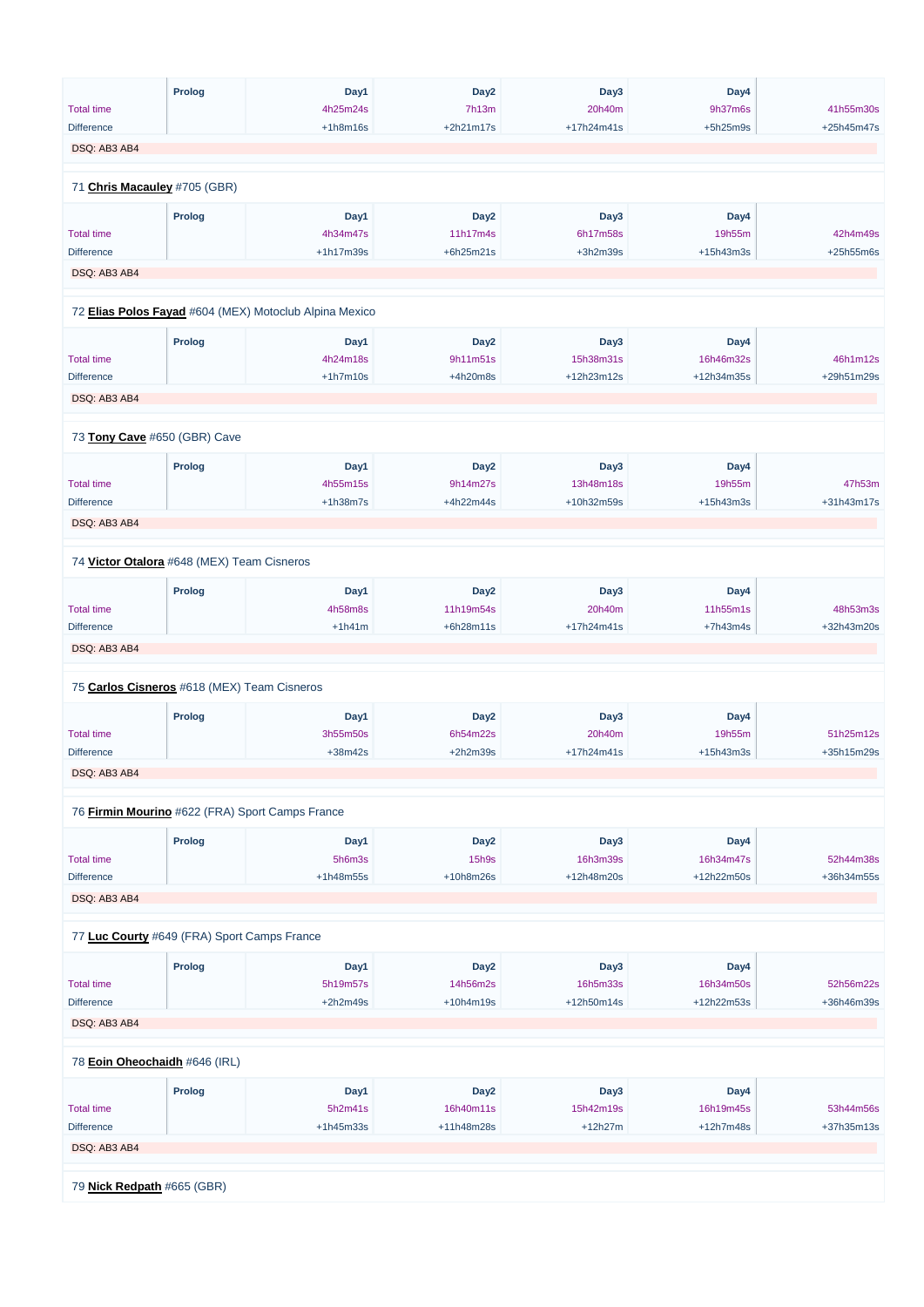|                                               | Prolog        | Day1                                                      | Day <sub>2</sub> | Day3       | Day4        |            |
|-----------------------------------------------|---------------|-----------------------------------------------------------|------------------|------------|-------------|------------|
| <b>Total time</b>                             |               | 4h35m47s                                                  | 9h6m35s          | 20h40m     | 19h55m      | 54h17m22s  |
| <b>Difference</b>                             |               | +1h18m39s                                                 | +4h14m52s        | +17h24m41s | $+15h43m3s$ | +38h7m39s  |
| DSQ: AB3 AB4                                  |               |                                                           |                  |            |             |            |
|                                               |               |                                                           |                  |            |             |            |
|                                               |               | 80 Kurt Morelli #701 (ARG) Rochman Enduro School          |                  |            |             |            |
|                                               | <b>Prolog</b> | Day1                                                      | Day <sub>2</sub> | Day3       | Day4        |            |
| <b>Total time</b>                             |               | 6h4m24s                                                   | 16h11m6s         | 13h50m9s   | 19h34m26s   | 55h40m5s   |
| <b>Difference</b>                             |               | +2h47m16s                                                 | +11h19m23s       | +10h34m50s | +15h22m29s  | +39h30m22s |
| DSQ: AB3 AB4                                  |               |                                                           |                  |            |             |            |
| 81 Mica Sella #691 (ISR) sella racing         |               |                                                           |                  |            |             |            |
|                                               |               |                                                           |                  |            |             |            |
|                                               | <b>Prolog</b> | Day1                                                      | Day <sub>2</sub> | Day3       | Day4        |            |
| <b>Total time</b>                             |               | 4h39m30s                                                  | 15h8m26s         | 15h42m6s   | 20h14m15s   | 55h44m17s  |
| <b>Difference</b>                             |               | +1h22m22s                                                 | +10h16m43s       | +12h26m47s | +16h2m18s   | +39h34m34s |
| DSQ: AB3 AB4                                  |               |                                                           |                  |            |             |            |
|                                               |               |                                                           |                  |            |             |            |
|                                               |               | 82 Klaus Dieter Mueller #630 (DEU) Racing Event Technik   |                  |            |             |            |
|                                               | <b>Prolog</b> | Day1                                                      | Day <sub>2</sub> | Day3       | Day4        |            |
| <b>Total time</b>                             |               | 4h42m39s                                                  | 16h6m22s         | 15h11m59s  | 19h55m      | 55h56m     |
| <b>Difference</b>                             |               | $+1h25m31s$                                               | +11h14m39s       | +11h56m40s | $+15h43m3s$ | +39h46m17s |
|                                               |               |                                                           |                  |            |             |            |
| DSQ: AB3 AB4                                  |               |                                                           |                  |            |             |            |
| 83 David Gibson #628 (GBR) Jb racing          |               |                                                           |                  |            |             |            |
|                                               | <b>Prolog</b> | Day1                                                      | Day <sub>2</sub> | Day3       | Day4        |            |
| <b>Total time</b>                             |               | 6h29m56s                                                  | 16h21m10s        | 15h11m45s  | 19h55m      | 57h57m51s  |
| <b>Difference</b>                             |               | +3h12m48s                                                 | +11h29m27s       | +11h56m26s | $+15h43m3s$ | +41h48m8s  |
| DSQ: AB3 AB4                                  |               |                                                           |                  |            |             |            |
|                                               |               |                                                           |                  |            |             |            |
| 84 Ryan Ostrikoff #672 (CAN) Bule Dirt Bikers |               |                                                           |                  |            |             |            |
|                                               | <b>Prolog</b> | Day1                                                      | Day <sub>2</sub> | Day3       | Day4        |            |
| <b>Total time</b>                             |               | 5h38m45s                                                  | 18h12m12s        | 15h9m29s   | 19h55m      | 58h55m26s  |
| <b>Difference</b>                             |               | +2h21m37s                                                 | +13h20m29s       | +11h54m10s | $+15h43m3s$ | +42h45m43s |
| DSQ: AB2 AB3 AB4                              |               |                                                           |                  |            |             |            |
|                                               |               |                                                           |                  |            |             |            |
|                                               |               | 85 Ricardo Carrillo Sigler #653 (MEX) Motozit Enduro Team |                  |            |             |            |
|                                               | <b>Prolog</b> | Day1                                                      | Day <sub>2</sub> | Day3       | Day4        |            |
| <b>Total time</b>                             |               | 4h21m40s                                                  | 15h53s           | 20h40m     | 19h55m      | 59h57m33s  |
| <b>Difference</b>                             |               | $+1h4m32s$                                                | $+10h9m10s$      | +17h24m41s | $+15h43m3s$ | +43h47m50s |
| DSQ: AB2 AB3 AB4                              |               |                                                           |                  |            |             |            |
|                                               |               |                                                           |                  |            |             |            |
|                                               |               | 86 Jan Thundercliffe #667 (GBR) Grindale Woodwork Ltd     |                  |            |             |            |
|                                               | <b>Prolog</b> | Day1                                                      | Day <sub>2</sub> | Day3       | Day4        |            |

Total time

5h54m40s

16h6m14s

18h38m39s

19h55m

60h34m33s

| <b>Difference</b>                              |                                                 | $+2h37m32s$ | $+11h14m31s$     | $+15h23m20s$ | $+15h43m3s$ | +44h24m50s |  |  |
|------------------------------------------------|-------------------------------------------------|-------------|------------------|--------------|-------------|------------|--|--|
| DSQ: AB3 AB4                                   |                                                 |             |                  |              |             |            |  |  |
|                                                |                                                 |             |                  |              |             |            |  |  |
| 87 Charles Smith #634 (GBR) Blackcastle racing |                                                 |             |                  |              |             |            |  |  |
|                                                | <b>Prolog</b>                                   | Day1        | Day <sub>2</sub> | Day3         | Day4        |            |  |  |
| <b>Total time</b>                              |                                                 | 6h4m22s     | 16h26m5s         | 18h31m43s    | 19h55m      | 60h57m10s  |  |  |
| <b>Difference</b>                              |                                                 | $+2h47m14s$ | $+11h34m22s$     | $+15h16m24s$ | $+15h43m3s$ | +44h47m27s |  |  |
| DSQ: AB3 AB4                                   |                                                 |             |                  |              |             |            |  |  |
|                                                |                                                 |             |                  |              |             |            |  |  |
|                                                | 88 Rene Schubach #698 (DEU) Team Hector Hamburg |             |                  |              |             |            |  |  |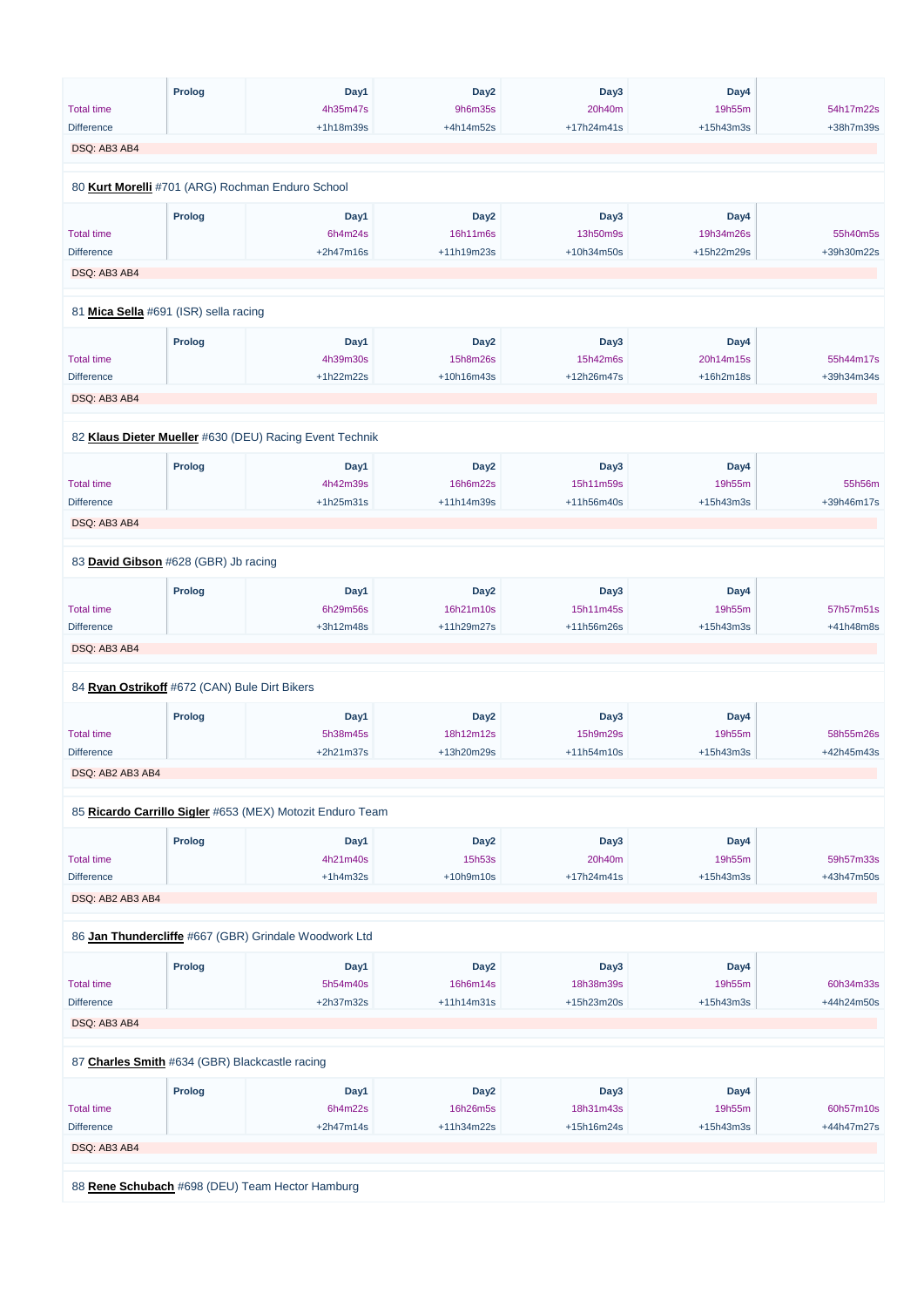|                                               | Prolog        | Day1        | Day <sub>2</sub> | Day3       | Day4        |            |
|-----------------------------------------------|---------------|-------------|------------------|------------|-------------|------------|
| <b>Total time</b>                             |               | 5h19m38s    | 20h11m           | 15h48m4s   | 19h55m      | 61h13m42s  |
| <b>Difference</b>                             |               | $+2h2m30s$  | +15h19m17s       | +12h32m45s | $+15h43m3s$ | +45h3m59s  |
| DSQ: AB2 AB3 AB4                              |               |             |                  |            |             |            |
|                                               |               |             |                  |            |             |            |
| 89 Juan Tonda #642 (ESP) Team 200+            |               |             |                  |            |             |            |
|                                               | <b>Prolog</b> | Day1        | Day <sub>2</sub> | Day3       | Day4        |            |
| <b>Total time</b>                             |               | 6h43m       | 19h56m           | 15h10m40s  | 19h55m      | 61h44m40s  |
| <b>Difference</b>                             |               | +3h25m52s   | $+15h4m17s$      | +11h55m21s | $+15h43m3s$ | +45h34m57s |
| DSQ: AB2 AB3 AB4                              |               |             |                  |            |             |            |
| 90 Adam Baker #615 (DEU) Nieder Racing        |               |             |                  |            |             |            |
|                                               |               |             |                  |            |             |            |
|                                               | Prolog        | Day1        | Day <sub>2</sub> | Day3       | Day4        |            |
| <b>Total time</b>                             |               | 4h46m19s    | 19h6m33s         | 20h40m     | 19h55m      | 64h27m52s  |
| <b>Difference</b>                             |               | $+1h29m11s$ | +14h14m50s       | +17h24m41s | +15h43m3s   | +48h18m9s  |
| DSQ: AB2 AB3 AB4                              |               |             |                  |            |             |            |
|                                               |               |             |                  |            |             |            |
| 91 Scott Winton #662 (GBR)                    |               |             |                  |            |             |            |
|                                               | <b>Prolog</b> | Day1        | Day <sub>2</sub> | Day3       | Day4        |            |
| <b>Total time</b>                             |               | 7h19m20s    | 21h35m           | 16h15m25s  | 19h55m      | 65h4m45s   |
| <b>Difference</b>                             |               | $+4h2m12s$  | +16h43m17s       | $+13h6s$   | $+15h43m3s$ | +48h55m2s  |
| DSQ: AB2 AB3 AB4                              |               |             |                  |            |             |            |
|                                               |               |             |                  |            |             |            |
| 92 Rene Endres #612 (DEU)                     |               |             |                  |            |             |            |
|                                               | <b>Prolog</b> | Day1        | Day <sub>2</sub> | Day3       | Day4        |            |
| <b>Total time</b>                             |               | 4h46m22s    | 21h35m           | 20h40m     | 19h55m      | 66h56m22s  |
| <b>Difference</b>                             |               | $+1h29m14s$ | +16h43m17s       | +17h24m41s | +15h43m3s   | +50h46m39s |
| DSQ: AB2 AB3 AB4                              |               |             |                  |            |             |            |
| 93 Derek Gulbrandsen #706 (GBR)               |               |             |                  |            |             |            |
|                                               |               |             |                  |            |             |            |
|                                               | <b>Prolog</b> | Day1        | Day <sub>2</sub> | Day3       | Day4        |            |
| <b>Total time</b>                             |               | 7h15m       | 20h22m12s        | 20h40m     | 19h55m      | 68h12m12s  |
| <b>Difference</b>                             |               | +3h57m52s   | +15h30m29s       | +17h24m41s | +15h43m3s   | +52h2m29s  |
| DSQ: AB2 AB3 AB4                              |               |             |                  |            |             |            |
| 94 Stephen Thorne #639 (CAN) Bule Dirt Bikers |               |             |                  |            |             |            |
|                                               | <b>Prolog</b> | Day1        | Day <sub>2</sub> | Day3       | Day4        |            |
| <b>Total time</b>                             |               | 7h47m14s    | 19h56m30s        | 20h40m     | 19h55m      | 68h18m44s  |
| <b>Difference</b>                             |               | +4h30m6s    | $+15h4m47s$      | +17h24m41s | +15h43m3s   | $+52h9m1s$ |
| DSQ: AB1 AB2 AB3 AB4                          |               |             |                  |            |             |            |
|                                               |               |             |                  |            |             |            |
| 95 Andrew Donnelly #663 (AUS) Braxton Capital |               |             |                  |            |             |            |
|                                               | Prolog        | Day1        | Day <sub>2</sub> | Day3       | Day4        |            |

12h3m23s

Total time

16h8m20s

20h40m

| <b>Total time</b>           |               | 12h3m23s                                          | 16h8m20s         | 20h40m       | 19h55m      | 68h46m43s  |
|-----------------------------|---------------|---------------------------------------------------|------------------|--------------|-------------|------------|
| <b>Difference</b>           |               | $+8h46m15s$                                       | $+11h16m37s$     | $+17h24m41s$ | $+15h43m3s$ | $+52h37m$  |
| DSQ: AB1 AB3 AB4            |               |                                                   |                  |              |             |            |
|                             |               | 96 Christopher Withers #620 (AUS) Big Boys DO cry |                  |              |             |            |
|                             | <b>Prolog</b> | Day1                                              | Day <sub>2</sub> | Day3         | Day4        |            |
| <b>Total time</b>           |               | 10h33m42s                                         | 20h41m43s        | 20h40m       | 19h55m      | 71h50m25s  |
| <b>Difference</b>           |               | $+7h16m34s$                                       | $+15h50m$        | $+17h24m41s$ | $+15h43m3s$ | +55h40m42s |
| DSQ: AB1 AB2 AB3 AB4        |               |                                                   |                  |              |             |            |
|                             |               |                                                   |                  |              |             |            |
| 97 Tommi Suhonen #699 (FIN) |               |                                                   |                  |              |             |            |